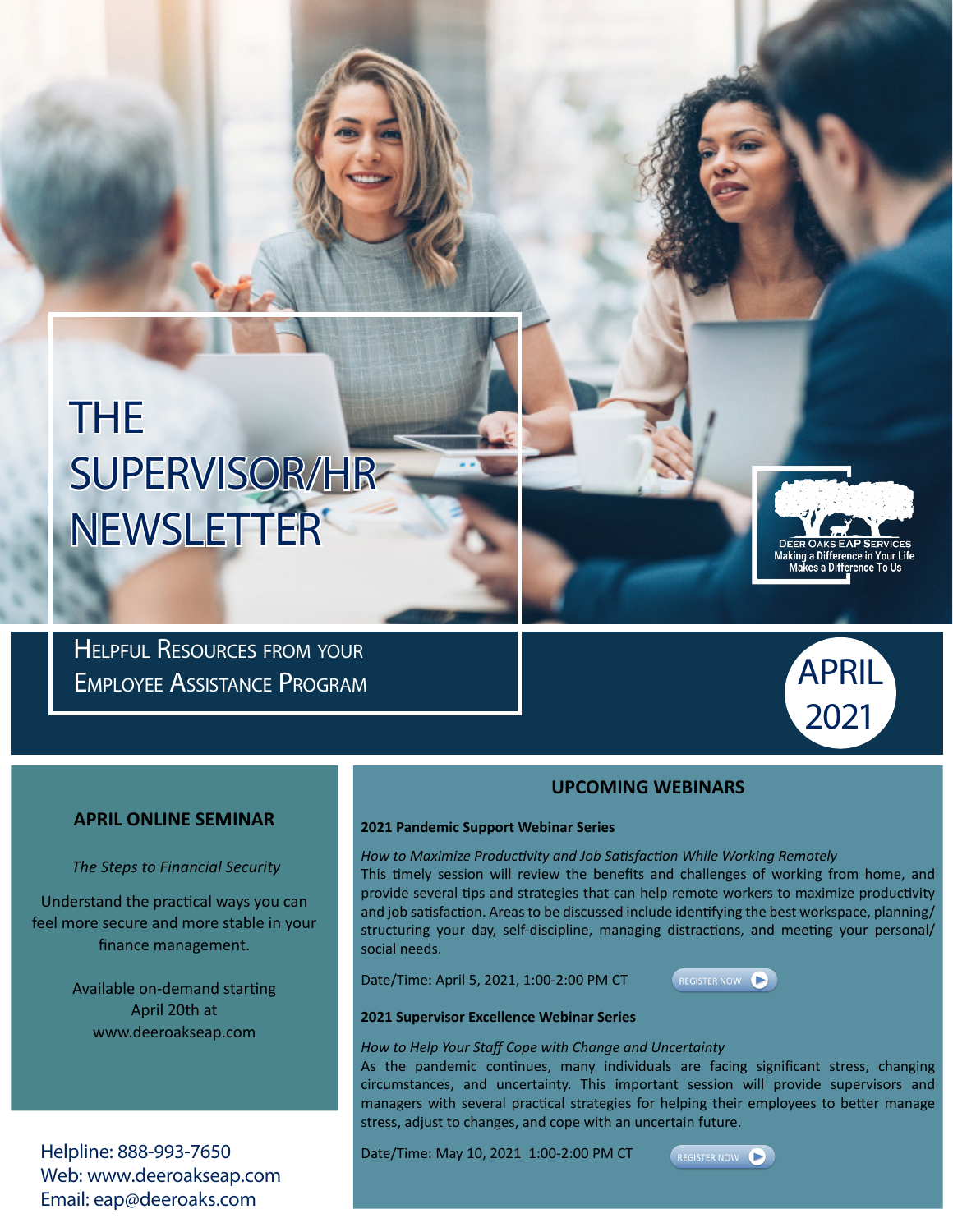### Leaders: Managing Your Energy Levels

#### Leaders need to be proactive when it comes to managing their energy levels.

Unless you work for a company with unlimited time, talent, and money, most likely as a manager you have had practice allocating resources. You know that you can't give 100 percent of your budget to the first project to come your way and still expect to meet other objectives as well. So instead, you make judgment calls based on the importance of the tasks and the resources at your disposal.

As managers allocate their resources for projects, there is one critical component that often gets overlooked—the manager's own energy level. In the same way that departments do not have unlimited resources, managers do not have unlimited amounts of energy at their disposal. Even those managers who dig deep to find the additional internal resources to push through a difficult stage need to understand that they are not reaching into a never-ending well. At some point, if managers are not proactive in replenishing their energy in healthy ways, the well will run dry.

#### **Why is managing energy so important for leaders?**

Maintaining sufficient energy levels supports a manager's ability to problem-solve, listen, think critically, and exercise patience. These are all key components of leadership. Energy fatigue, on the other hand, can lead to irritability, pessimism, apathy, absentmindedness, and difficulty concentrating. These traits are detrimental in a leader and can lead to high turnover and costly missteps. If managers are going to lead well, they must learn how to monitor and self-regulate their energy levels for optimal performance.

#### **What are the three types of energy?**

The three types of energy that managers should monitor are physical energy, mental energy, and emotional energy:

- *Physical energy* activates the body's movements and actions. The amount of physical energy is dictated by one's health, diet, and physical activity.
- *Mental energy* activates the brain to perform cognitive functions. The brain, while only accounting for two percent of the body's mass, demands 20 percent of the body's total energy budget. Mental energy is required for decisionmaking, analyzing, focus, and problem-solving.
- *Emotional energy* is what fuels human emotions. Emotions can be categorized as high energy or low energy. Not only do high-energy, negative emotions affect energy resources, but positive, high-energy emotions, like excitement and elation, do as well.

#### **How can I better manage my energy levels?**

The key to managing your energy is identifying your energy gains and drains. Energy gains are those activities that you do for yourself that recharge your batteries. The interesting thing is not everyone shares the same energy gains and drains. For example, socializing may boost your energy level, but completely diminish someone else's.

Examples of potential energy-gaining activities include

- Spending time with a friend
- Working on a hobby
- Being in nature
- **Exercising**
- **Meditating**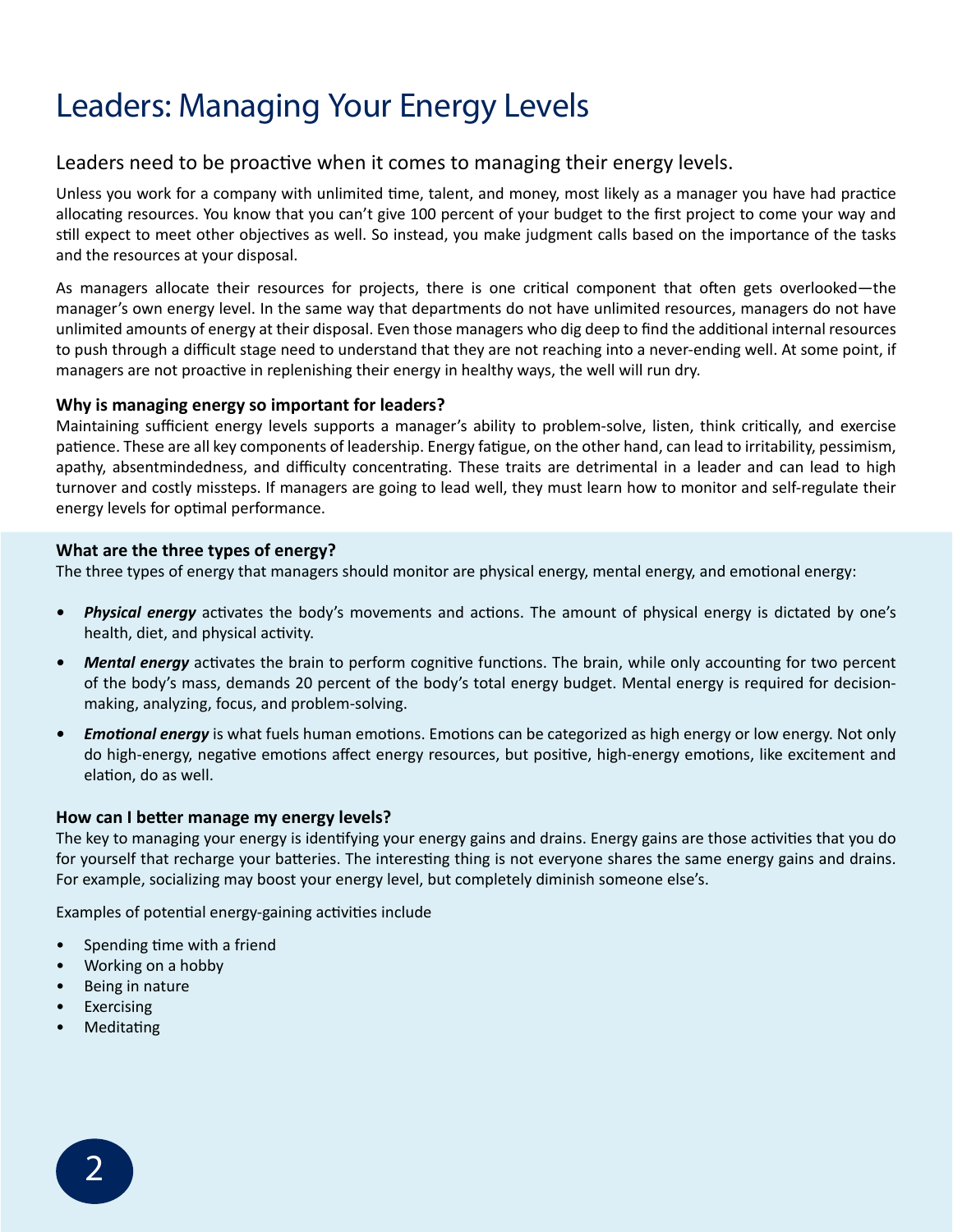*Energy drains* are the opposite of energy gains. It's those activities that require a high amount of mental or emotional energy. Some examples of potential energy-draining activities include

- Dealing with conflict
- A difficult commute
- Working with a specific person
- Completing projects at the last minute
- Responding to other people's emotions

Once you identify those actions that give you an energy boost, it is important that you prioritize some of them as part of your weekly routine. Often, when managers get busy or overwhelmed, they start canceling things they consider low priority. However, activities that restore energy levels should not be considered low priority. For a leader, they are essential.

For the energy-draining activities identified, check to see what resources might be available to assist. For example, if completing a project last-minute drains you, consider working with a job coach on time management. Are there trainings available to help you deal with conflict more effectively? Can any of your energy-draining activities be delegated to someone else?

Sometimes, energy-draining activities are unavoidable. When you know you have an appointment or project coming up that will most likely drain your battery, attempt to schedule it for a time when you typically experience optimal energy. Of course, most crises are not scheduled in advance. When these unexpected energy drains occur, it is important to follow up with energy-restoring activities.

Contact your employee assistance program (EAP) for additional support on learning how to identify your energy levels and to see where you are being short-changed. There are trainings and tools that can help. For example, an "energy audit" aims to teach managers how to self-regulate their energy levels for optimal effectiveness, also referred to as "the zone of helpfulness."

In today's COVID-19 environment, managers play a key role in helping employees navigate change and uncertainty while also advancing business priorities. Therefore, it's critical that they manage their energy levels well in order to meet the changing demands of each day.

*Source: Workplace Options. (2020, November 10). Leaders: Managing your energy levels (B. Schuette, Ed.). Raleigh, NC: Author. Retrieved December 10, 2020, from https://www.workplaceoptions.com*

### 7 Habits of Highly Effective Supervisors

In the spirit of Stephen Covey's popular book, "The 7 Habits of Highly Effective People", below is a list of seven of the key habits/management practices utilized successfully by supervisors and managers today.

- *• Be a Positive Leader* Employees look to their leaders for encouragement, especially during difficult circumstances. Effective supervisors maintain a positive mind-set and set a positive tone for their teams on a daily basis. They manage their own attitudes and emotions well, so that they can stay optimistic for the staff during challenging situations.
- *• Get to Know Your Employees Well* Effective supervisors make spending time with their employees more important than their own task list. They get to know their employees as individuals - their needs, interests, and strengths. Through this focus they learn what's important to each employee, and how to best support and motivate them.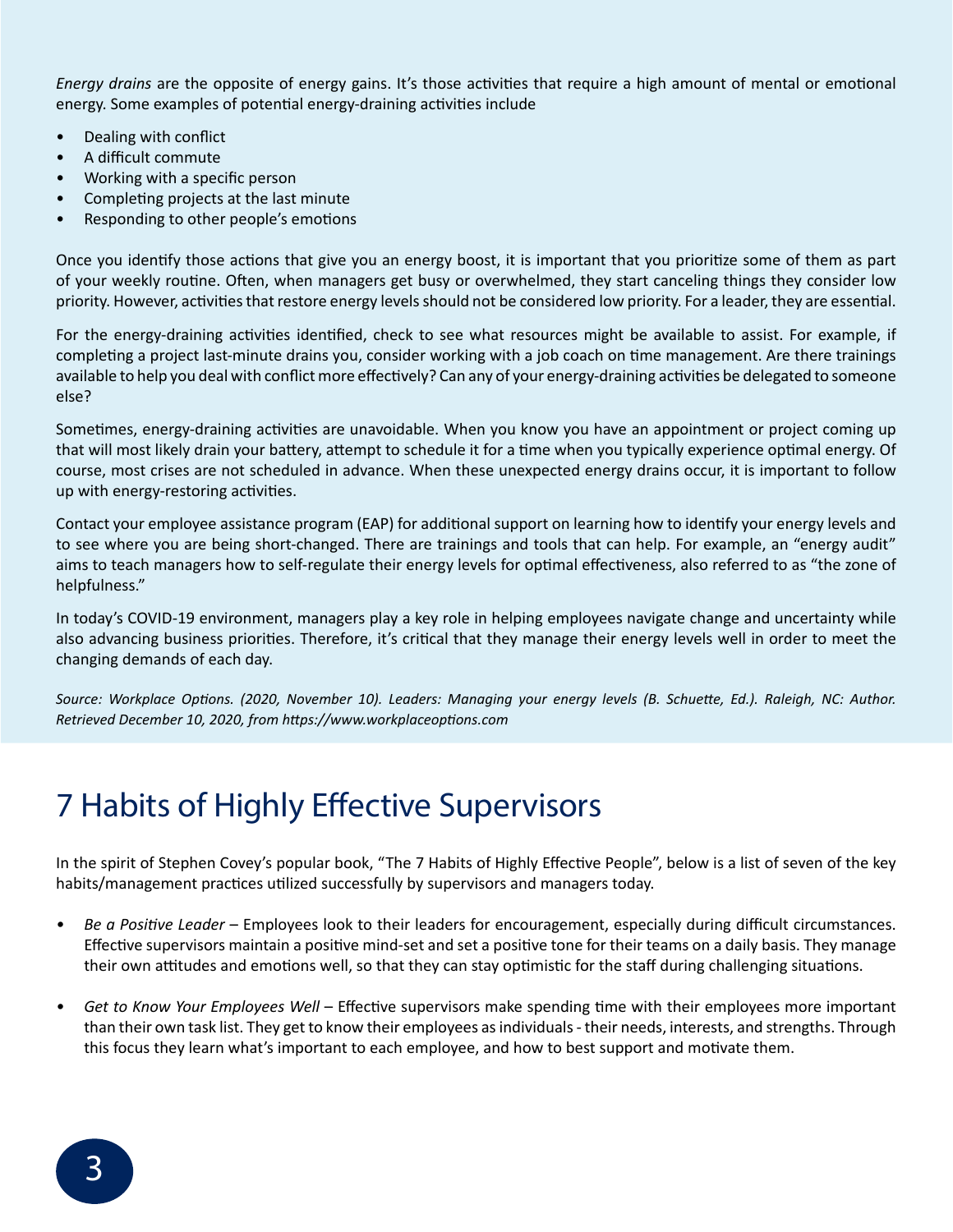- *• Engage Your Team* To maximize employee engagement, it's important to solicit their input into department goals, project plans, etc. Employees will be more enthusiastic about the work when they have an opportunity for input. When assigning work, highly effective supervisors will determine the "what" (project, task, goals, etc.), but let the employees have input into the "how" (specific work plan, methods, etc.).
- *Practice Supportive Management Techniques* To create an environment that improves employee motivation and initiative, it's important to utilize management approaches that are less directive and more supportive. For example, employees typically respond more positively to supervisors that use a collaborative coaching approach than they do to those who are highly directive and micro-managing.
- *Become an Effective Coach*  Supervisors who utilize a collaborative coaching approach create a respectful environment for their team that improves employee morale, motivation, and initiative. The key communication strategy utilized in a coaching approach is to "often ask" for the employees input, instead of "always directing" them.
- *Interact Well with Your Staff* Having a good relationship with their supervisor is one of the most important aspects of job satisfaction for most employees. Highly effective supervisors are sensitive to the importance of their day-to-day interactions with their staff and are careful to be attentive (spend time), courteous (friendly & kind), and respectful (listen well) with their employees.
- *Skillfully Manage Difficult Situations* Highly effective supervisors skillfully and tactfully handle difficult situations and issues with their employees. For example, they listen respectfully to the employee (even if they disagree), and remain kind even when correcting performance or behavior.

Source: *Greg Brannan, Director of Business Development & Training, Deer Oaks EAP Services, LLC*